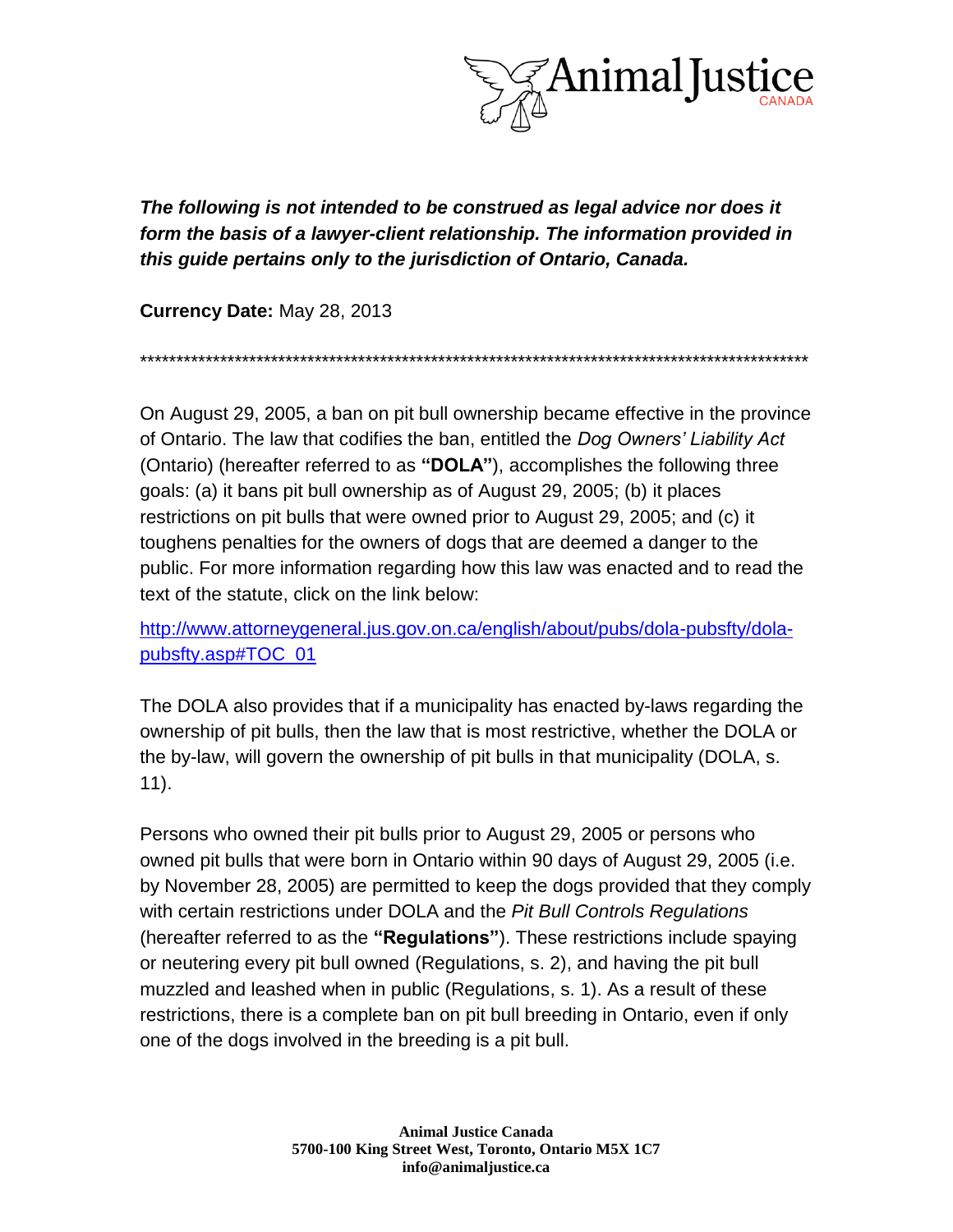# **Definition of a Pit Bull**

Section 1(1) of the DOLA defines a pit bull as:

- a) A pit bull terrier;
- b) A Staffordshire bull terrier;
- c) An American Staffordshire terrier;
- d) An American pit bull terrier;
- e) A dog that has an appearance and physical characteristics substantially similar to any of those dogs.

Pursuant to clause (e) your dog may be detained or confiscated and impounded if it has the appearance of a pit bull.

# **Seizure of Pit Bulls**

No peace officer may enter your home to search for or seize a pill bull unless that person has a warrant (DOLA, s. 13). Where such person has a warrant, he or she may be accompanied by veterinarians or animal control personnel. Additional persons do not need their own warrants, nor do they need to be named in the warrant (DOLA, s. 13(4)).

A peace officer is permitted to enter your home without a warrant where he or she has reasonable grounds to suspect that entry into the premises is necessary to prevent immediate bodily harm or death to a person or domestic animal (DOLA, s. 14).

Your pit bull may also be seized in a public place if, among other reasons, a peace officer has reasonable grounds to believe that you have not complied with the DOLA, the pit bull you own is a banned pit bull or there is reason to believe the pit bull may cause harm to a person or domestic animal (DOLA, s. 15).

### **Court Proceedings**

Section 4 of the DOLA states that proceedings may be commenced against the owner of a dog if it is alleged that:

- a) the dog has bitten or attacked a person or domestic animal;
- b) the dog has behaved in a manner that poses a menace to the safety of persons or domestic animals; or,

**Animal Justice Canada 5700-100 King Street West, Toronto, Ontario M5X 1C7 info@animaljustice.ca**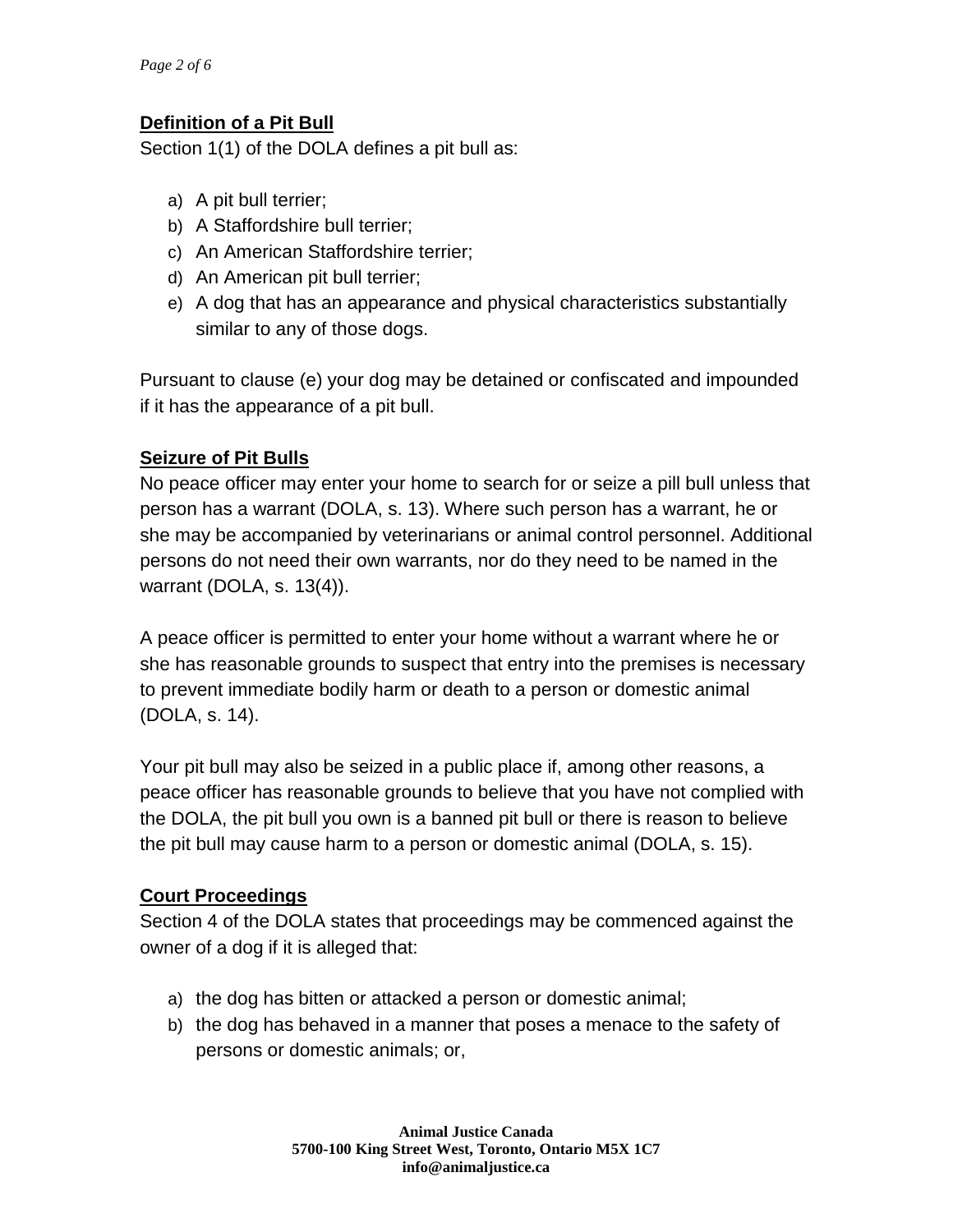- c) the owner did not exercise reasonable precautions to prevent the dog from,
	- (i) biting or attacking a person or domestic animal, or
	- (ii) behaving in a manner that poses a menace to the safety of persons or domestic animals.
- d) the person contravened a provision of this Act or the Regulations or a court order made under this Act.

If there is a court proceeding regarding your dog, and the court finds that your dog is a pit bull and: (a) the dog has bitten or attacked a person or a domestic animal, or has behaved in a way that poses a menace to the safety of persons or domestic animals; or (b) the owner of the pit bull contravened any portion of the DOLA or any court order regarding the pit bull, then *the court must order that the dog be euthanized* (DOLA, ss.  $4(8)$  and  $4(9)$ ).<sup>1</sup>

The burden of proving that the dog is not a pit bull lies on the owner of the dog (DOLA, s. 4(10)). This is termed a reverse onus, because in general, in criminal proceedings, the onus is on the prosecutor to prove a specific fact, or prove that the defendant committed an alleged crime. Further, in DOLA proceedings, findings of fact are made on a balance of probabilities (DOLA, s. 4(1.3)). This too is unusual as the general criminal law standard is proof beyond a reasonable doubt.<sup>2</sup>

l 1 In *R v [Huggins](http://www.canlii.org/en/on/onca/doc/2010/2010onca746/2010onca746.html)*, 2010 ONCA 746, at para 14, the Court held that s. 4(8) of DOLA is clear and unambiguous, stating that "once a dog is found to be a pit bull, and to have bitten or attacked another domestic animal or a person, or to have behaved in a manner that poses a menace to the safety of persons or domestic animals, the court is mandated to order that the pit bull be destroyed".

<sup>2</sup> However, note that section 19(3) provides, as an afterthought, the requirement that the prosecution prove the *entirety of its case* beyond a reasonable doubt. This does not change the requirement that a pit bull owner must prove that his or her dog is not a pit bull. Once the Crown relies on s. 19 to introduce a veterinarian's certificate that a dog is a pit bull, it is true that the accused risks being convicted unless he or she offers something, either through crossexamination of the veterinarian or by adducing other evidence, to suggest that the dog is not a pit bull. The certificate creates a situation where the accused faces a tactical burden to point to some evidence capable of raising a reasonable doubt as to the dog's breed. But to the extent that s. 19 thereby creates what may be described as an evidentiary burden, it does not appear that it violates the presumption of innocence. It is simply the tactical burden that any accused faces once the Crown makes out a *prima facie* case on an essential element of the offence. Unanswered – for the certificate is only "proof" that the dog is a pit bull when it is unanswered – the certificate is proof that the dog is a pit bull. The provision that the certificate is "proof, in the absence of evidence to the contrary" in this context amounts to a statement of the obvious rather than a legal prescription altering the burden of proof. [Cochrane v. Ontario](http://www.canlii.org/en/on/onca/doc/2008/2008onca718/2008onca718.html)  [\(Attorney General\),](http://www.canlii.org/en/on/onca/doc/2008/2008onca718/2008onca718.html) 2008 ONCA 718.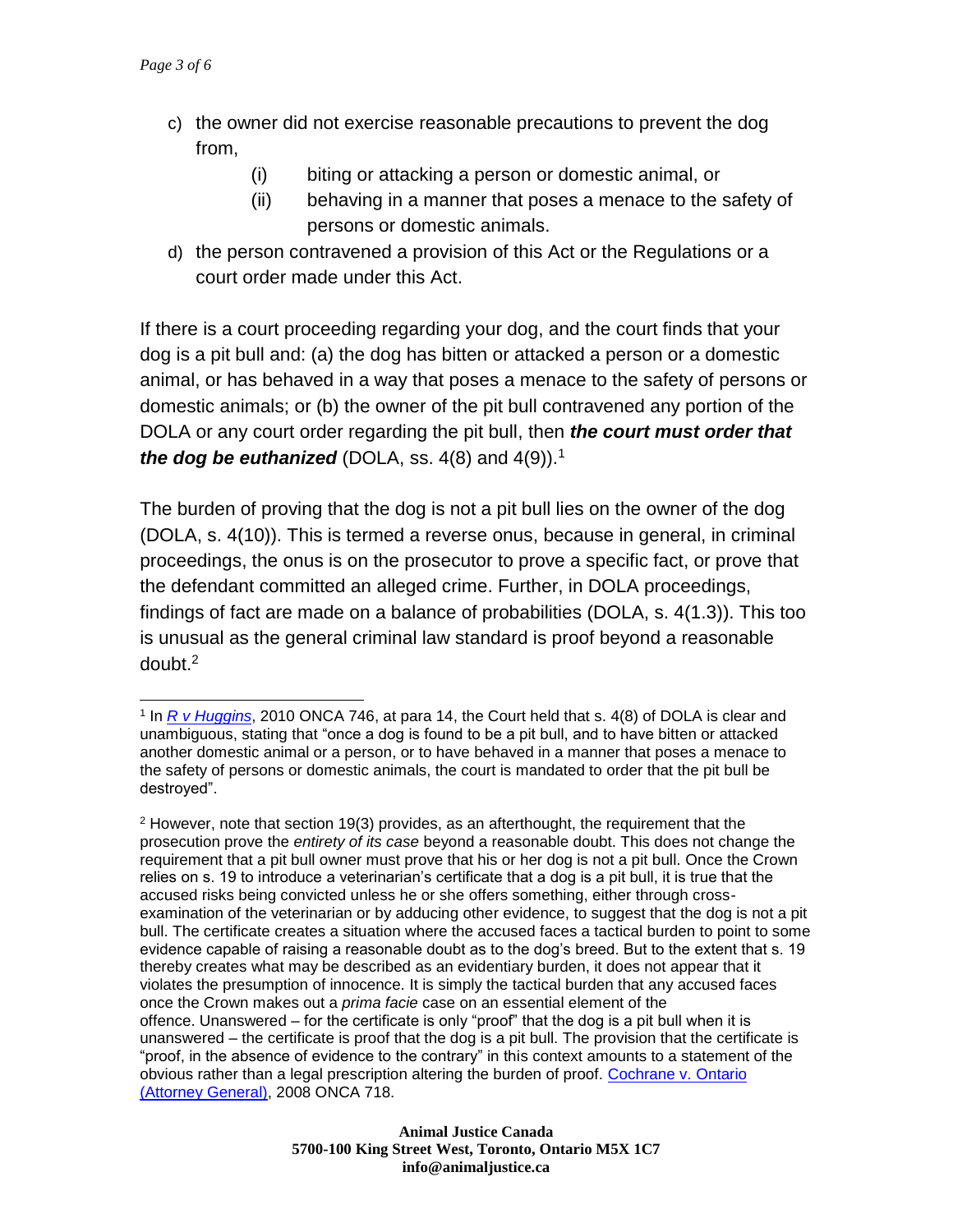Section 19 also states that a statement made and signed by a veterinarian who is a member of the College of Veterinarians of Ontario stating that the dog in question is a pit bull will be admitted into evidence as proof that the dog is in fact a pit bull if there is no evidence to the contrary. Therefore, persons subject to DOLA proceedings do not have the protections most other defendants have who are accused of committing a crime.

Finally, the DOLA states that where proceedings are commenced pursuant to the DOLA, the proceedings shall be governed by Section IX (**"**Orders on Applications under Statutes") of the *Provincial Offences Act*, which is further described below (DOLA, s. 4(1.2)).

# **Provincial Offences Act ("POA")**

Part IX of the POA states that where an act, in this case the DOLA, authorizes that proceedings under that act are, in all circumstances, governed by the POA, then Part III ("Commencement of Proceeding by Information") of the POA will apply to those proceedings (including all other sections of the POA that would apply to Part III), with necessary modifications.

Therefore, where a proceeding under the DOLA takes place, all of the provisions of the POA applicable to Part III pertain to such proceeding. The provisions of the POA that would apply to DOLA proceedings set out factors such as how a charge must be laid, how parties are to be served, rules regarding sentencing, etc. Part VII ("Appeals and Review") of the POA also grants a defendant the right to appeal a conviction, a sentence and an order for costs.

# **Impounded Pit Bulls**

If a pit bull has been impounded, the *Animals for Research Act* (**"ARA"**) applies regarding how the pit bull will be maintained, returned, transferred or destroyed.

Section 20(7.2) of the ARA states that the operator of a pound who believes it has possession of a pit bull and who has found the person who owned the dog before it was delivered to the pound shall provide the owner with an opportunity to satisfy the pound that,

a) the dog is not a pit bull; or,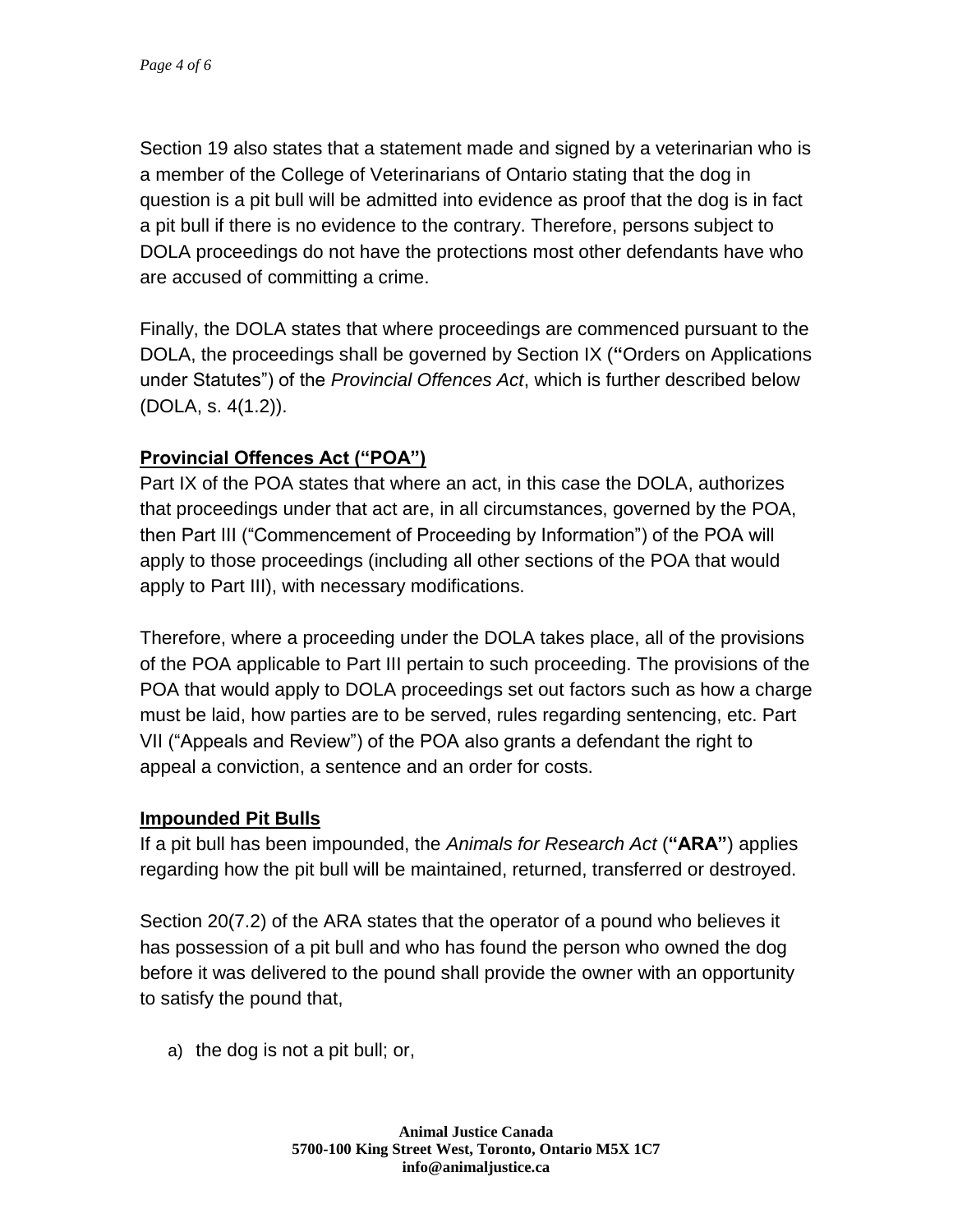b) the dog is a restricted pit bull and the owner has complied with all of the requirements of the Dog Owners' Liability Act and the regulations under it relating to pit bulls.

If the owner satisfies the operator of the pound that either of these are the case, the operator shall return the dog to the owner, subject to the payment of such damages, fines and expenses as are required by law, unless the operator has reason to believe that the return of the dog would pose a menace to the safety of persons or domestic animals (ARA, s. 20(7.3)).

Section 20(7.4) provides that where the operator of a pound believes it has possession of a pit bull and that it should not return the pit bull under s. 20(7.3), the operator of the pound shall do one of the following with the dog:

1. Destroy the dog;

2. Transfer the dog to a person who is resident outside Ontario in a jurisdiction in which ownership and possession of the pit bull is lawful, where the person is acquiring the dog, in good faith, in order that it be used as a pet or in hunting or for working purposes;

3. Sell the dog to the operator of a registered research facility in Ontario who has requested the operator of the pound to sell a dog;

4. Transfer the dog in accordance with the permission to transfer restricted pit bulls given by section 9 of the DOLA.

# **What to do if Your Dog is Seized**

If your dog has been seized and impounded and you are concerned about your dog's safety you should do one of three things:

1. Prove that your dog is not a pit bull;

2. Acknowledge that your dog is a pit bull but show that you have complied with the requirements of the DOLA and the regulations under it relating to pit bulls;